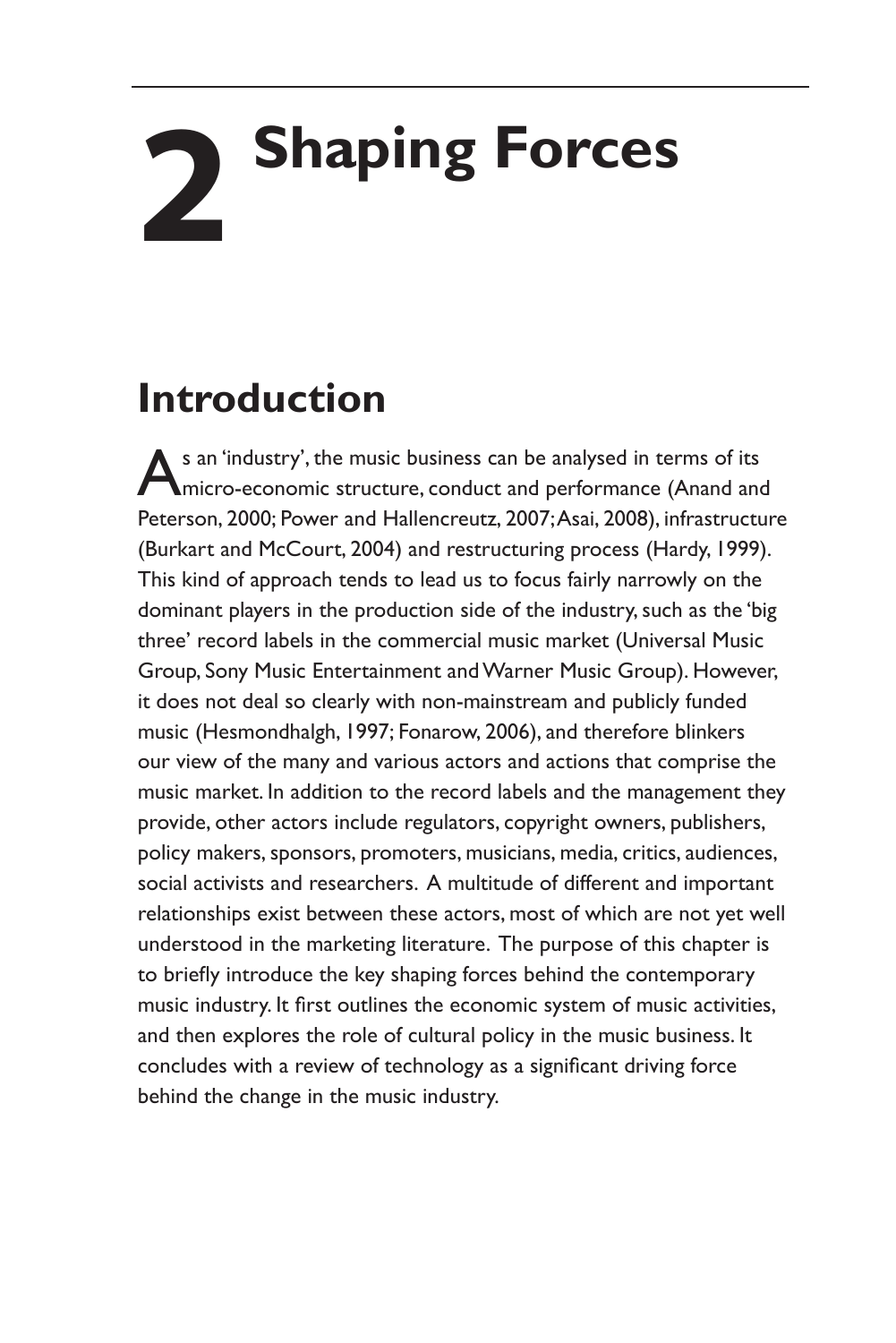## **Economics of music**

At the beginning of the 21st century, Payne (2000) optimistically<br>
maintained that the whole music industry would continue to grow, along with the significance of music in human life. While her prediction remains as valid as it was 13 years ago, the digital revolution and declining album sales have fuelled drastic changes in the business and economic structures of the music industry, influencing the ways music is being produced and consumed today. The dominant trend has been driven by technological developments, the most visible aspect of which is the rise of digital music formats and the relocation of music distribution, storage and consumption to online sources.

Yet despite the rapid growth in digital downloads, their value has not been able to compensate for the loss of revenue from sales of CDs. According to the latest estimates, 2011 was the first year in which the sales of digital music topped the sales of physical music (Segall, 2012).The emerging music consumer is less interested in owning a physical product like a CD, than in having access to music everywhere through a portable music player, smartphone, tablet, or laptop, thereby fuelling the proliferation of new types of music businesses, such as online stores offering a-la-carte downloads (e.g. iTunes, Amazon.com), online streaming, downloading or file-sharing services (e.g. Napster, AOL Music, Yahoo! Music, Spotify), and online videos (e.g. YouTube). The changes have also impacted on the traditional bricks-and-mortar music retailers, with many closing their doors or, like Tower Records in the US or Virgin Megastores in the UK and several other countries, moving online. Furthermore, traditional record deals which so many musicians used to aspire to, are also disappearing. They are frequently being replaced by so-called '360 deals', where artists, in return for financial support, and especially at the beginning of their careers, offer a share of their future earnings. It is important to observe this major trend in the music industry; such contracts recognize that musicians' revenue streams have diversified. Musicians nowadays have to engage in a wide range of musical activities in order to be profitable, including recording albums, performing live and licensing their music to be used in marketing, film and broadcasting. This is why the contemporary music industry shares